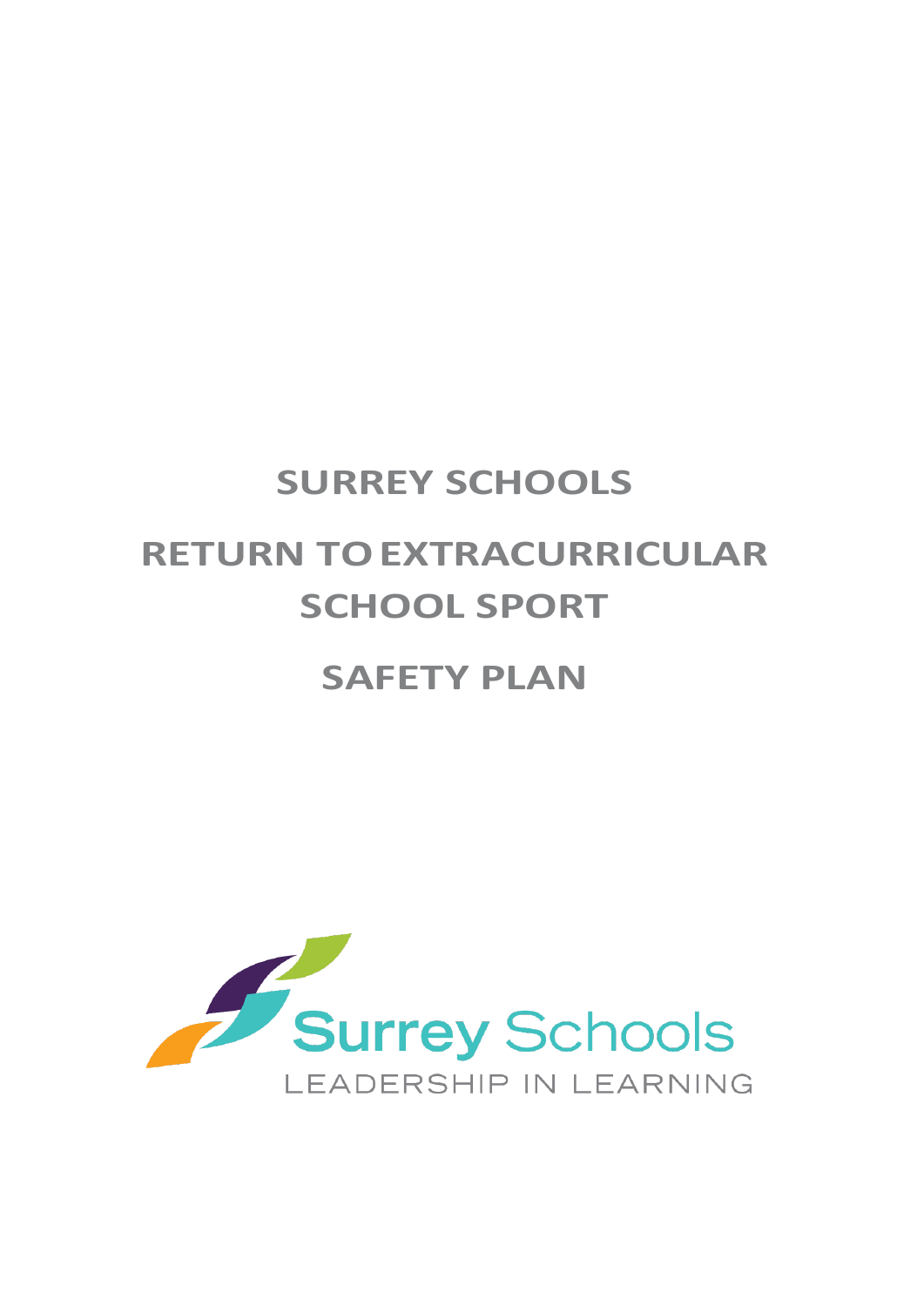## **Introduction**

#### PURPOSE

The purpose of this document is to provide a safety plan for Surrey Schools extra-curricular school sport activities during the COVID-19 pandemic.

#### IMPORTANCE OF SCHOOL SPORT

Surrey Schools agrees with BC School Sport (BCSS) that "participation in school sport aids in the development of critical life skills, improves the mental well-being of a student, enhances their academic achievement and leads to healthier habits into adulthood" and that "School sport plays a critical role in the physical, emotional and psychological well-being of our student-athletes." For these reasons, Surrey Schools supports bringing back school sport in ways identified to be safer in order to support the health of student athletes, coaches, parents/guardians and any additional staff members involved.

#### BC SCHOOL SPORT GUIDANCE

Surrey Schools Sport Safety Plan is based on the guidance developed by BCSS. BCSS has developed a staged return to sport. Stages and guidelines within the stages will change in response to the guidance of the Public Health Officials and as recommended by BCSS. BCSS has identified 4 stages for operating through this pandemic.

| Stage 1                                 | <b>Stage 2</b>                                                  | <b>Stage 3</b>                                                    | <b>Stage 4</b>                        |
|-----------------------------------------|-----------------------------------------------------------------|-------------------------------------------------------------------|---------------------------------------|
| No in-person school<br>sport activities | <b>Intra-School activities</b><br>within educational<br>cohorts | Inter-school activities<br>with modifications<br>and restrictions | Normalized school<br>sport activities |

Effective September 10, 2020, BC School Sports is currently in STAGE 2 of the Return to School Sport Plan. Surrey Schools will move to Stage 3 only when BCSS, working collaboratively with school districts, administrators, athletic directors, the Ministry of Education, and public health officials, determines it is safe to do so.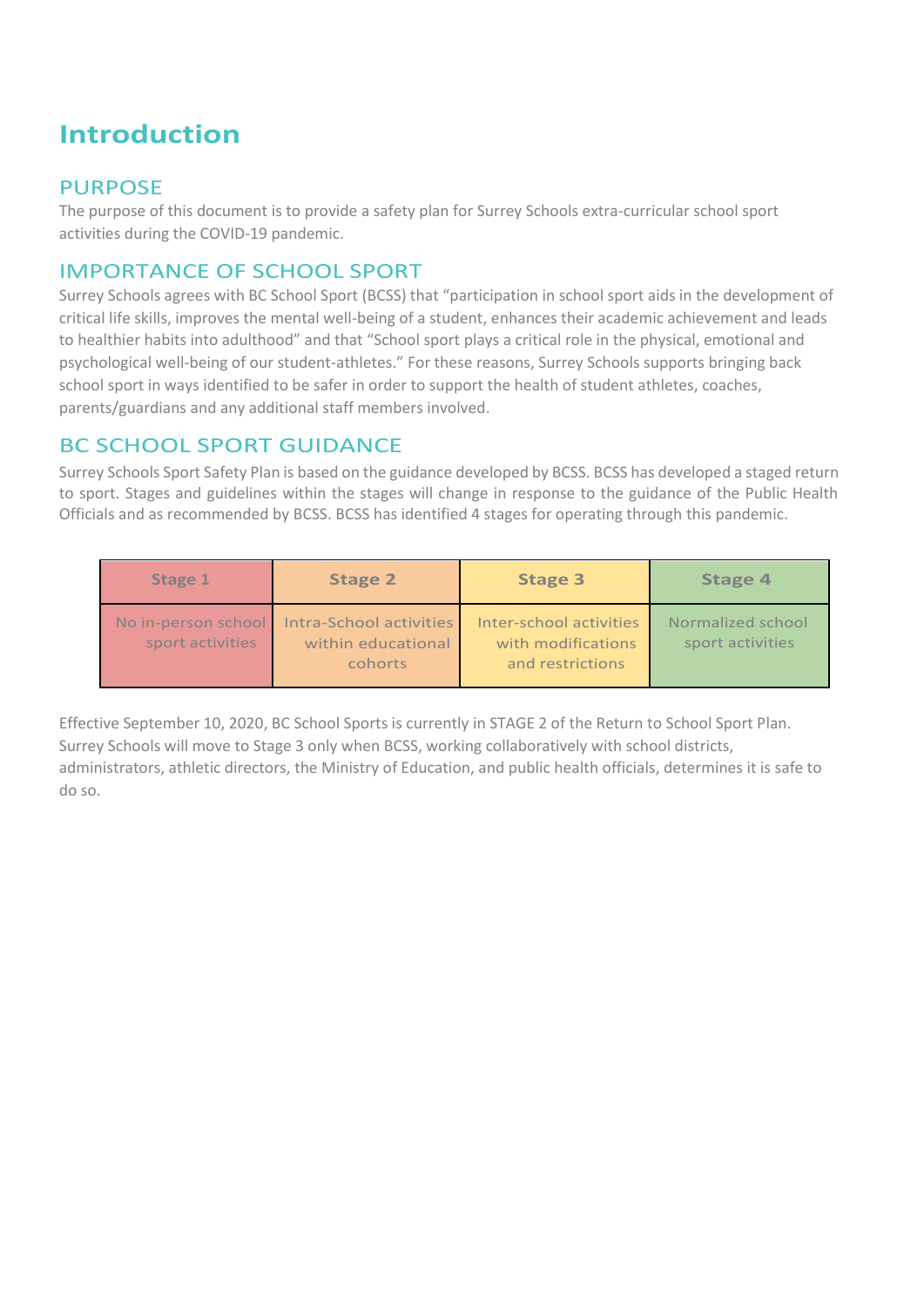## **General safety protocols for all return to extracurricular school sport stages**

The following COVID-19 health and safety protocols apply for extra-curricular sports regardless of the phase of sport:

**Daily Health Check –** Student-athletes and coaches must, consistent with their school's Covid-19 safety protocols, complete the Surrey School District's [Daily Health Check](https://www.surreyschools.ca/covid19/healthsafety/Documents/Daily%20Health%20Check.pdf) for signs and symptoms of illness. Studentsathletes and coaches who demonstrate sign and symptoms of Covid-19 are not to participate in extra-curricular athletics, or attend the facilities where these activities are occurring, and should follow the guidelines and protocols outlined in the Surrey School District's [Daily Health Check.](https://www.surreyschools.ca/covid19/healthsafety/Documents/Daily%20Health%20Check.pdf)

**Consent and Participation Agreement –** All student-athletes and their parent or guardian must complete and sign the *Surrey School District Extracurricular Athletics Consent and Participation Agreement* specific to Covid-19, as well as the school-based parent permission forms before participating in any practices, activities, or events related to extracurricular athletics.

**Health & Safety Orientation –** Non-staff coaches must complete the Surrey School District Health & Safety Orientation before commencing activities with students.

**Hand Washing Stations or Hand Sanitizer**: Schools will ensure that student-athletes have easy access to handwashing/sanitizing. Washing/sanitizing hands is recommended whenever touching common surfaces or shared equipment. Student-athletes are required to wash (or sanitize) their hands before, during, and after any school sport activities. Coaches will ensure that as important as hydration breaks are, student-athletes will also be washing or disinfecting their hands at least with the same frequency.

**Masks:** The Government of BC encourages the use of non-medical face coverings whenever physical distancing cannot be adhered to. Student-athletes should wear a non-medical face mask before and after school sport activities and wherever physical distancing cannot be maintained. Players who may be on the sidelines for a portion of a training session are encouraged to wear masks when waiting to return to the field of play. It is recommended coaches will wear masks while coaching, and whenever physical distancing cannot be maintained.

**Shared Equipment**: While we encourage schools to reduce the amount of shared equipment where feasible, the sharing of equipment is permitted within and between educational cohorts. For example, in volleyball, a setter from cohort A can set a ball to a hitter in cohort B as long as they maintain the appropriate physical distance while doing so. All equipment is subject to the commonly touched surfaces protocol that requires disinfecting a minimum of twice per day. We recommend that when equipment is shared, there is increased attention to hand hygiene.

**Physical Distancing (a.k.a. Social Distancing):** Physical distancing of 2 meters (6 feet) is to be maintained wherever possible. To prevent the spread of COVID-19, student-athletes are strongly encouraged to physical distance from fellow student-athletes, coaches, or team staff before and after school sport activities, and as much as practical during activities. Students in different educational cohorts are required to maintain physical distance at all times. Coaches must stay physically distant from athletes if they are involved in coaching athletes from outside the coaches' educational cohort, as well as when the athletes are from multiple cohorts. Non-staff coaches must maintain physical distance at all times.

**Group Size:** As per the Government of BC's regulations, gatherings of greater than 50 persons are not permitted, even if physical distancing is enforced. The size of any group includes participants, coaches, and anyone else in the training area. The maximum of 50 applies to one regulation field of play, and its normal and appropriate spectator areas. Note that for Stage 2, spectators are not permitted.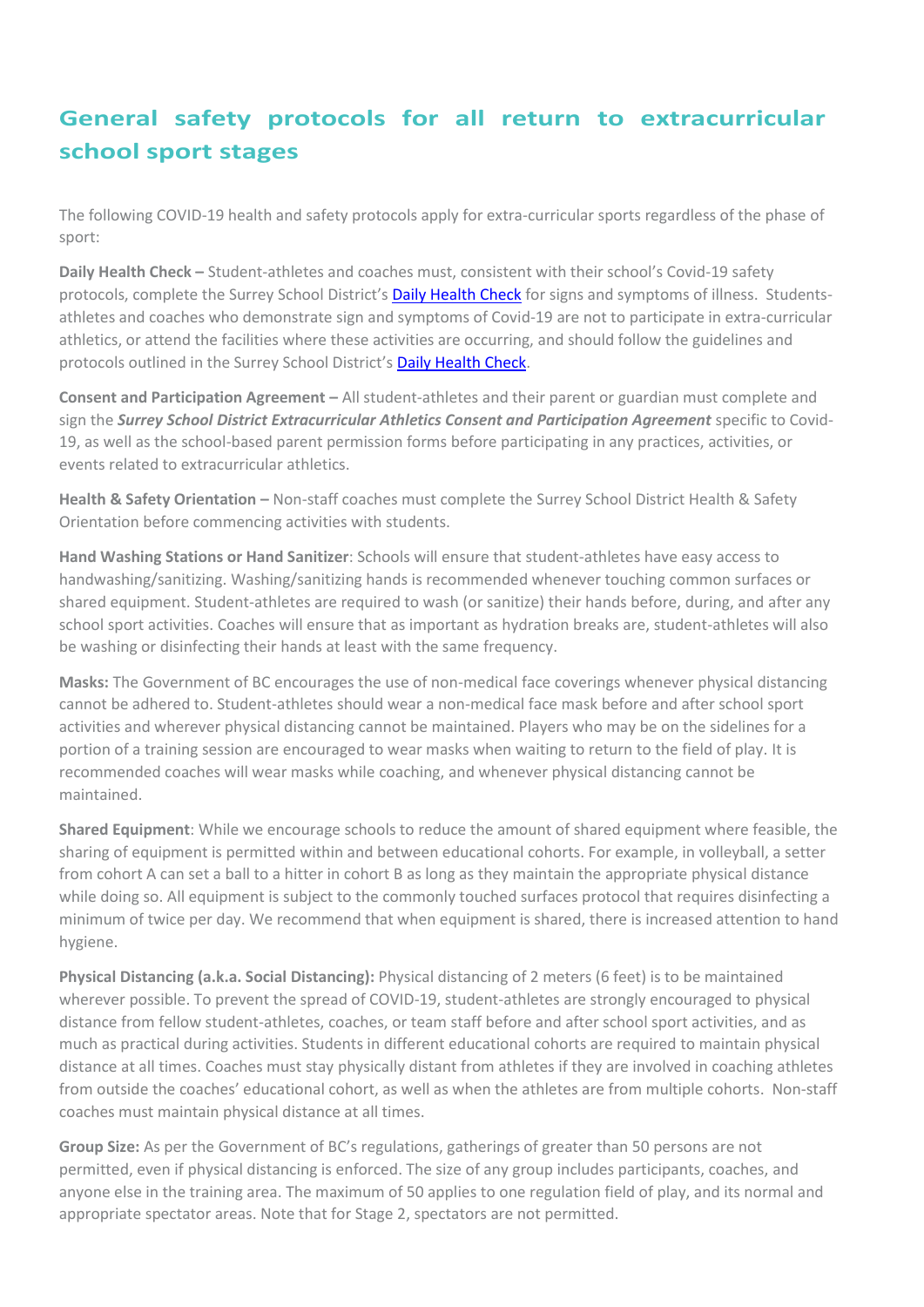**Facility Preparedness, Signage and Wayfinding:** We encourage the use of school facilities whenever possible to ensure enhanced cleaning protocols and procedures are being met. School sport facilities will be in the school safety plan and subject to the required enhanced cleaning required by the school and school district. Using 3rd party facilities is permitted but must be approved by the school or district administration. School groups must adhere to the facility-specific protocols in place. Indoor and outdoor facilities should have appropriate wayfinding and signage to assist with the direction of traffic, to promote one-way traffic and eliminate congestion points where people congregate.

**Locker Rooms/Change Rooms:** Surrey Schools will determine if and when the locker rooms can be used for any specific purposes. We encourage programs to ask their student-athletes to arrive for any school sport as prepared as possible. Where the use of locker rooms may be required, ensure the timing of student entry and exits are scheduled and regulated and enhanced cleaning protocols are in place. It is strongly recommended schools consult their Health and Safety representative to evaluate the needs for these facilities and use them only when required.

**Whistles –** Coaches should not use traditional whistles and can use electronic whistles or other means of communicating with student-athletes.

#### STAGE 2 SPECIFICS

Effective September 10, 2020, **all BCSS activities will be in Stage 2 until further notice**. The protocols below apply to Surrey Schools during Stage 2:

In stage 2, as per the Ministry of Education Restart Education Plan, co-curricular activities such as school sport may take place, but under the conditions as specified by the Ministry in the plan.

This means that practices and training can take place within the educational cohorts that students are placed in by their school for the delivery of the curriculum, however, physical distancing should still be maintained wherever possible. Masks should be used for all aspects of preparing for the sporting activity.

Students from different cohorts, in the same school, may participate together as long as there are strict physical distancing measures implemented. This always means maintaining a minimum of 2m of space at all times between members of different cohorts. Shared equipment between cohorts is permitted during this stage as long as physical distancing is strictly maintained between members of different cohorts, and diligent hand hygiene practices are maintained. Unfortunately, in most schools and for most of our activities, this will limit traditional training environments or practices. Scrimmages or contests between cohorts, even in the same school are also prohibited in this stage.

**Group Size in Stage 2:** A maximum of 50 participants in any one training area. Approved coaches and staff are permitted in the training zone, but unless they are a teacher in the same educational cohort, are required to maintain a 2m distance. More than 1 cohort may practice on the same training area as long as the total number of participants does not exceed 50. Sharing of equipment is permitted between the educational cohorts, as long as physical distancing is maintained between students in different cohorts. If a school is going to use one field of play for multiple cohorts, physical distancing must be strictly maintained between students in different educational cohorts.

**Facility Logistics:** Facilities used for school sport should ensure that in addition to the proper signage to control the flow of traffic, and the storage of personal belongings is provided for in a physically distant manner.

**Physically Distancing:** Physically distancing of 2 meters is to be maintained wherever possible. Between students of different educational cohorts, it is mandatory. Coaches should be staying physically distant from athletes if they are involved in coaching students from multiple educational cohorts, as well as whenever the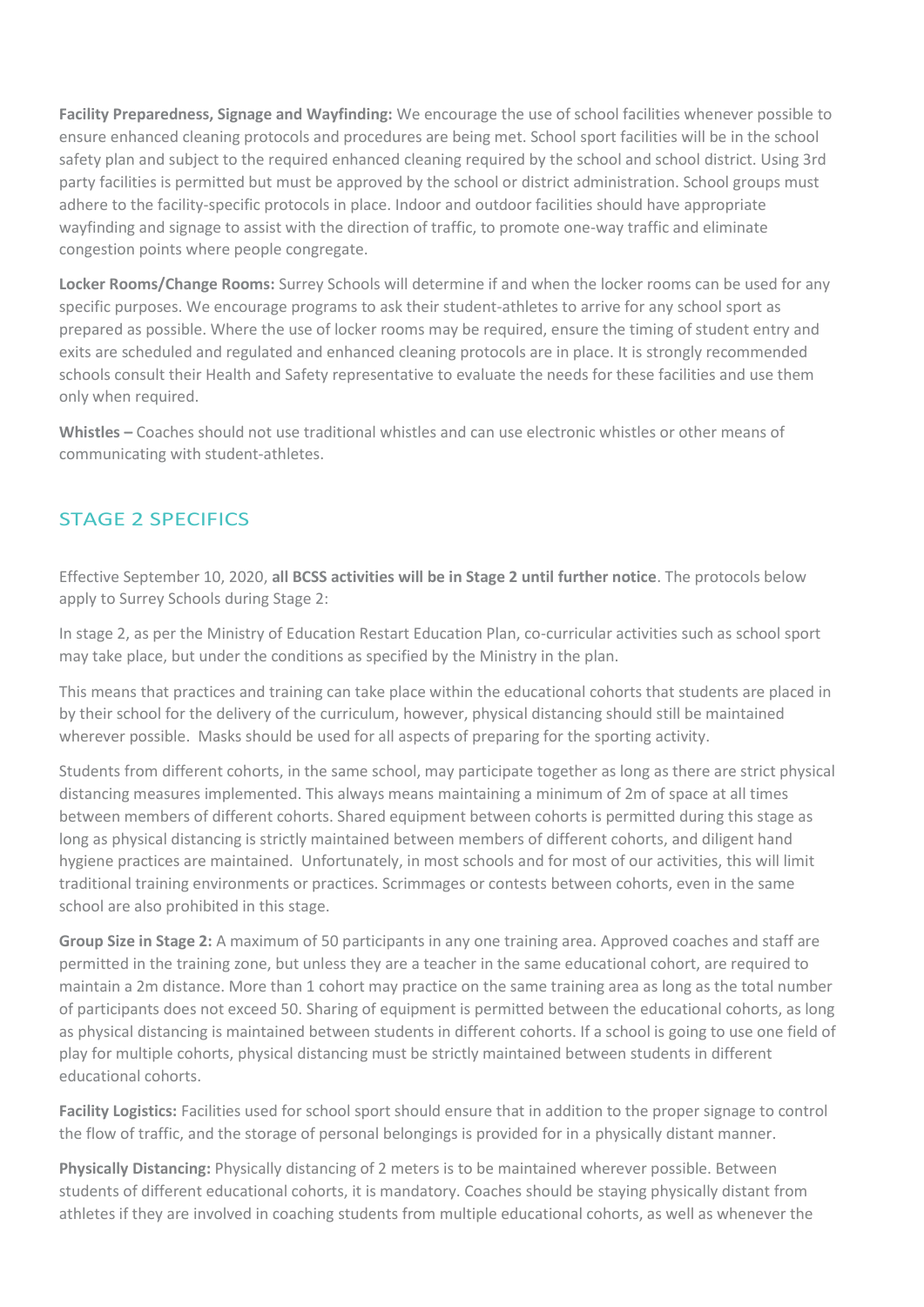athletes and coaches are not members of the same educational cohort. Non-staff coaches must maintain physical distance at all times.

**Equipment:** While we encourage schools to reduce the amount of shared equipment where feasible, the sharing of equipment is permitted within and across educational cohorts. For example, in volleyball, a setter from cohort A can set a ball to a hitter in cohort B as long as they maintain the appropriate physical distance while doing so. All equipment is subject to the commonly touched surfaces protocol that requires disinfecting a minimum of twice per day. With school approval, and while taking the utmost care, a coach may contact the equipment to facilitate a drill or element of practice, provided again that physical distance is maintained. When equipment is shared, there should be increased attention to hand hygiene. Staff members who are overseeing or sponsoring activities are to ensure that any equipment used is disinfected after use.

**Health and Safety Protocols:** Students, required by the Ministry of Education, are to wear a mask in certain educational settings (i.e. when outside of their cohort and physical distance is not easily maintained) and should continue to do so whenever preparing for, or immediately after a school sport activity. Sports that allow for masks to be worn during training are encouraged to do so. Coaches and athletic directors must be cognizant of high touch-point surfaces such as pylons or cones. Any coaches who do not teach within the same educational cohort as the students must wear a mask while coaching.

**Attendance Records:** Coaches will keep records of who attended each training session for the entire season of play. Records must include names and contact numbers of participating athletes, coaches, and anyone else within the 50 person gathering at each practice or event. Attendance and contact details will be shared with Fraser Health in the event of an identified COVID exposure. At the conclusion of the sport season, when the team is no longer participating in practices, activities, or other events, these records should be submitted to the school administration.

**Virtual Competition:** Although in-person competition between cohorts or schools is prohibited at this time, virtual competition is permitted during this stage as long as student athletes from different cohorts are not physically on the same field of play at the same time. This will likely only be achievable for Cross-Country and Aquatics in the fall. For example, a virtual cross country competition where all student-athletes run a designated course, on their own or with athletes from their educational cohort and submit their time, or a virtual swim meet where athletes go to the pool independently and submit their time(s). Virtual Competition at no time will include student-athletes from different cohorts or schools competing together in the same space at the same time.

**Spectators:** During Stage 2 spectators are not permitted at any extracurricular sporting events. Further details on spectators will come when we move into stage 3.

What is permitted currently may change as we move forward in the coming months based upon guidance from the medical health officer and BC School Sports. Athletic Directors, coaches and student athletes will be apprised of any changes.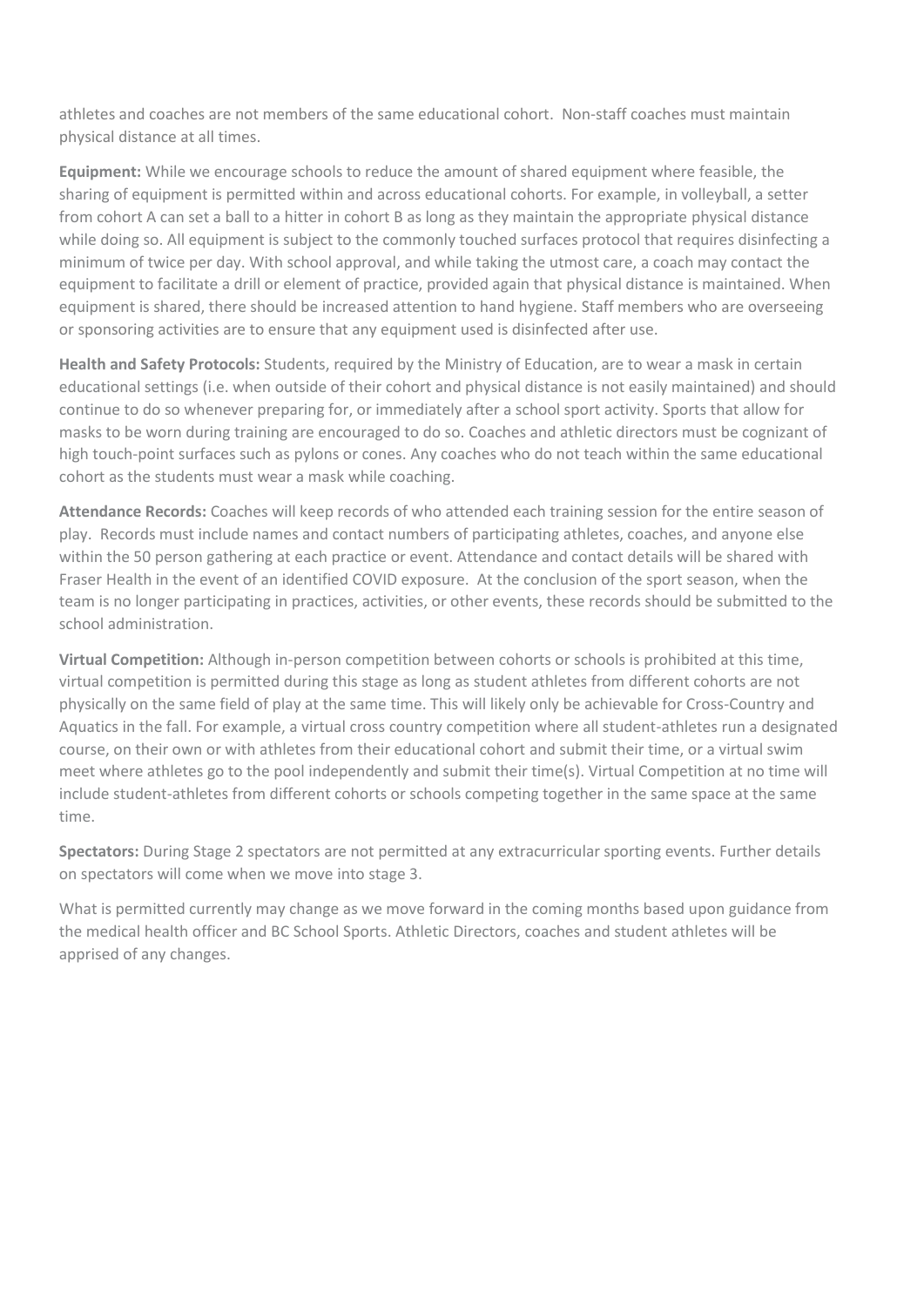### **Exposure & Outbreak Protocol**

Upon notification of a participating student-athlete receiving a positive diagnosis for COVID-19, the coach and/or athletic director will notify the school principal to be reported as per the District's COVID-19 response plan. For privacy reasons, this information is not to be shared with other individuals or organizations. The District Covid-19 response plan will be followed.

The School/District will work with Fraser Heath to determine whether any individuals need to self-isolate and/or monitor for symptoms as well as to when that team can resume their school sport activities.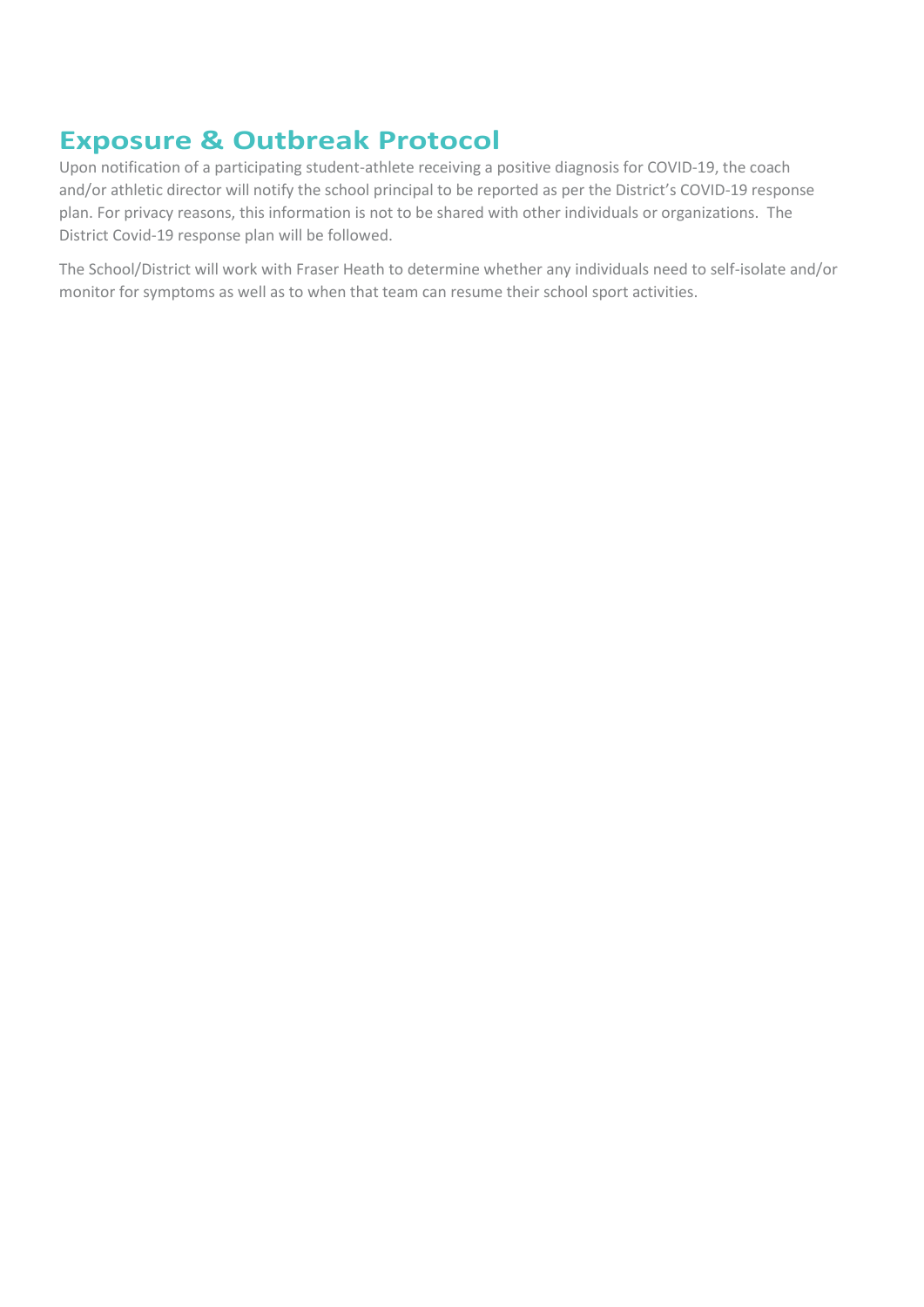#### **Return to extracurricular school sport stages**

#### STAGE 1: NO IN-PERSON SCHOOL SPORT ACTIVITIES

In this stage, there are to be no in-person school sport activities. Facilities are closed, all in-person team activities are not permitted to meet in person. This includes "off-site" unofficial practices, workouts, or meetups between the team and coaches. Virtual team meetings and workouts are permitted to stay engaged with your team if the team has already been selected.

#### STAGE 2: INTRA-SCHOOL ACTIVITIES WITHIN EDUCATIONAL COHORTS

In stage 2, as per the Ministry of Education Restart Education Plan, co-curricular activities such as school sport may take place, but under the conditions as specified by the Ministry in the plan.

This means that practices or training can take place within the educational cohorts that students are placed in by their school for the delivery of the curriculum, however, physical distancing should still be maintained wherever possible. Masks should be used for all aspects of preparing for the sporting activity.

Students from different cohorts, in the same school, may participate together as long as there are strict physical distancing measures implemented. This always means maintaining a minimum of 2m of space at all times between members of different cohorts. Shared equipment between cohorts is permitted during this stage as long as physical distancing is strictly maintained between members of different cohorts, and diligent hand hygiene practices are maintained. Unfortunately, in most schools and for most of our activities, this will limit traditional training environments or practices. Scrimmages or contests between cohorts, even in the same school are also prohibited in this stage.

#### STAGE 3: INTER-SCHOOL ACTIVITIES WITH MODIFICATIONS AND RESTRICTIONS

Surrey Schools is diligently working to offer school sports to our school athletes while staying within the Ministry of Education protocols.

An updated version of this document containing details on Stage 3 may be released when guidelines are updated by the Ministry of Education and BC School Sports.

#### STAGE 4: NORMALIZED SCHOOL SPORT

Training and Competition can resume with limited to no modifications. Zone and Provincial Championships will look and feel similar to what they have in the past, although may require adaptation based on the guidance of public health officials.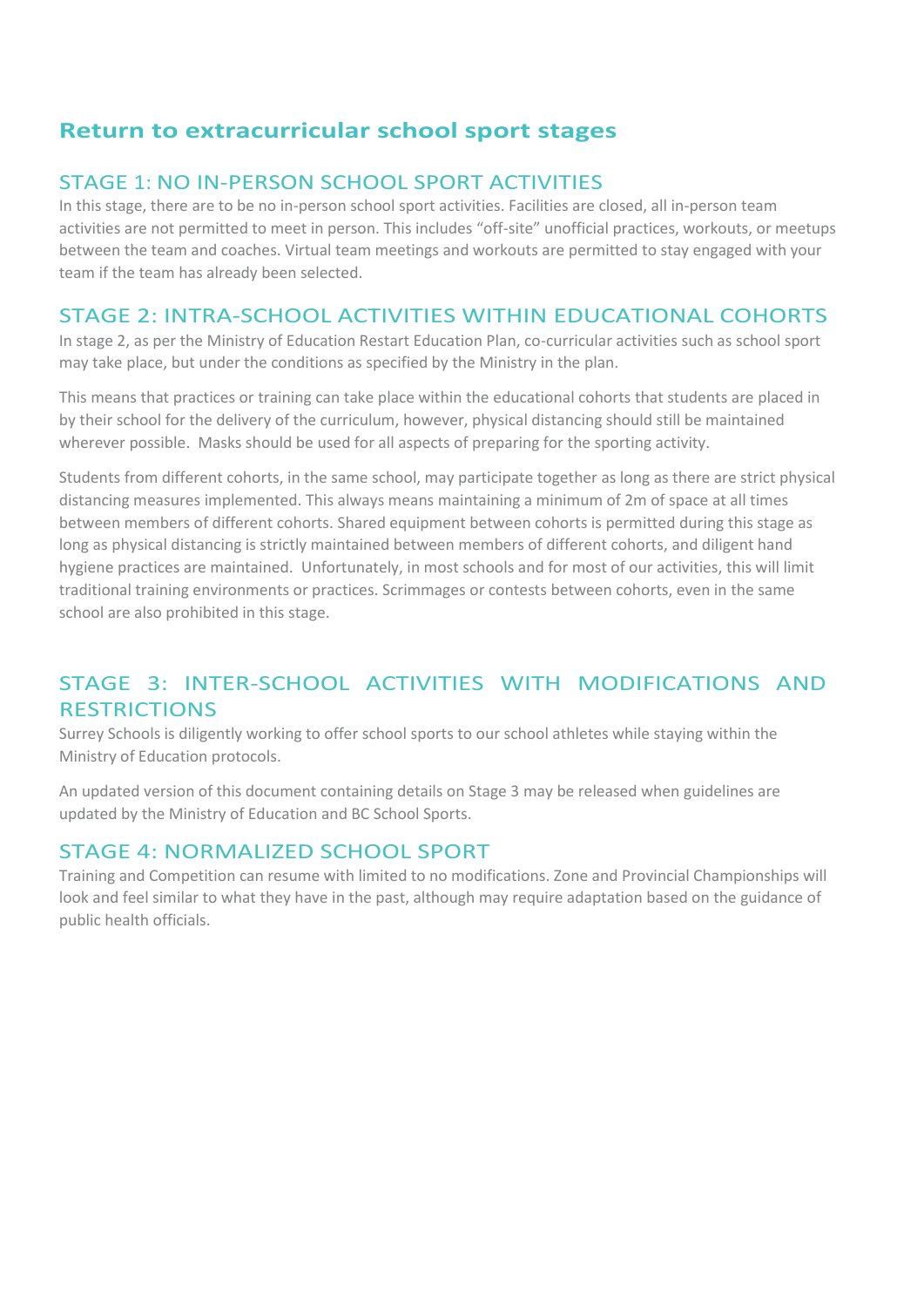## **COVID-19<sup>1</sup>**

#### **TRANSMISSION**

Covid-19 is transmitted via liquid droplets when a person coughs, sneezes or sometimes talks or sings. If you are in close contact with an infected person, the virus can enter the body if droplets get into the eyes, nose, or throat.

COVID-19 can also spread by touch. If droplets are left on objects and surfaces after an infected person sneezes, coughs on, or touches them, other people may become infected by touching these objects or surfaces, and then touching their eyes, nose or mouth. That's why it is recommended you cough or sneeze into your arm and wash your hands regularly.

#### SYMPTOMS

Symptoms of COVID-19 are similar to other respiratory illnesses including the flu and common cold. The most common symptoms include:

- Fever
- Chills
- Cough or worsening of chronic cough
- Shortness of Breath
- Runny Nose
- Loss of sense of smell or taste
- Headache
- Fatigue
- Diarrhea
- Nausea and vomiting
- Muscle Aches

#### **PREVENTION**

Prevention efforts to reduce exposure or spreading of droplets is focused in 3 key areas:

1) Hand Washing

Wash your hands often with soap and water for at least 20 seconds. Where soap isn't available, using an alcohol-based hand rub (ABHR) is a suitable alternative

2) Physical Distancing or Social Distancing

Knowing that the majority of droplets fall to the ground in 1-2 meters, maintaining a physical distance of 2m is an effective way to lower the risk of transmission.

3) Wearing a Mask

Non-surgical masks can act as a barrier of droplets and help stop the spread of droplets from a person's mouth, and nose when talking, laughing, yelling, singing, coughing or sneezing. Wearing masks should be used in combination with other preventative measures, but are important to wear when physical distancing can't be maintained, or if you or someone you care for is sick.

<sup>&</sup>lt;sup>1</sup> BC Centre for Disease Control [www.bccdc.ca](http://www.bccdc.ca/) (multiple pages). Accessed August 24, 2020